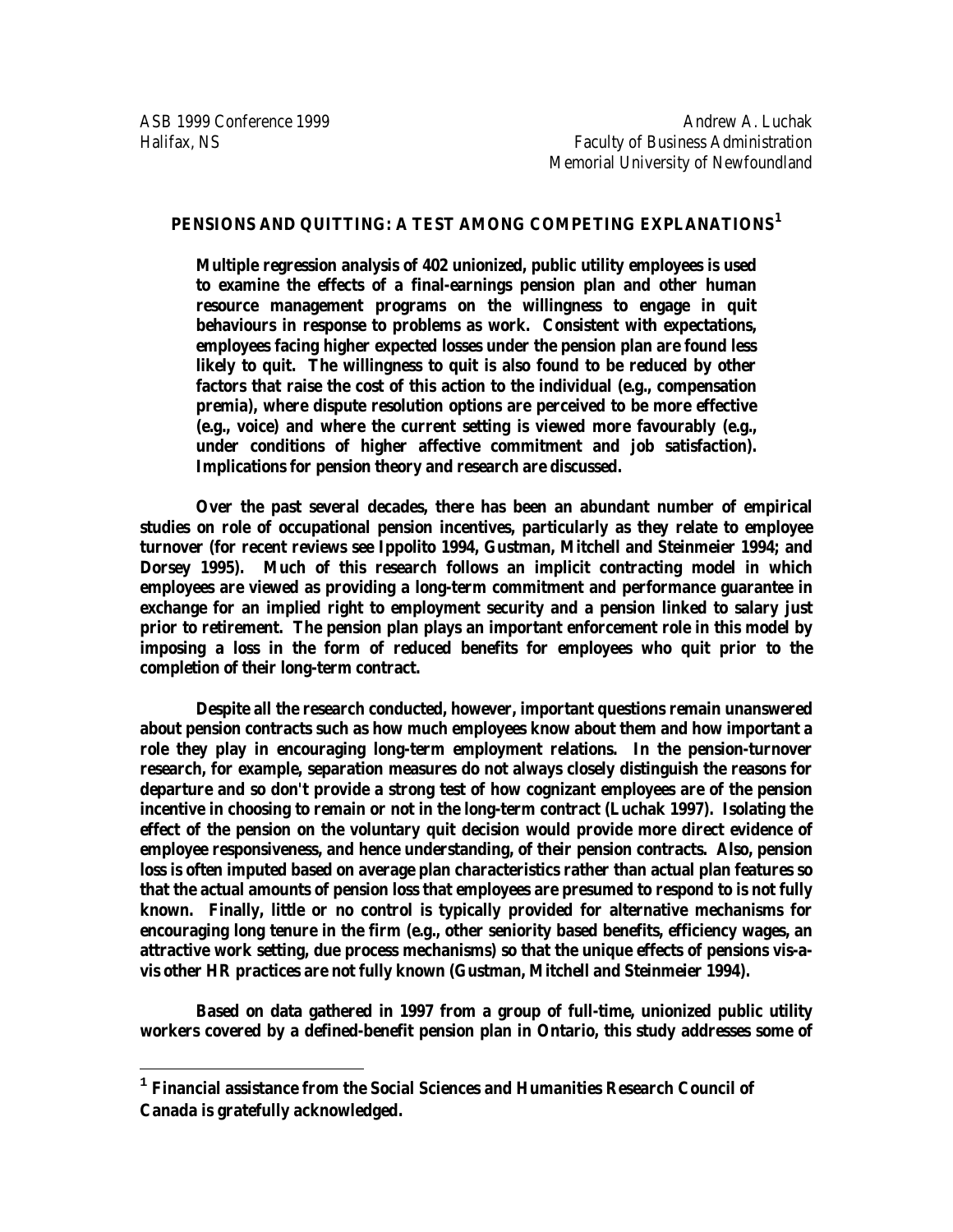**these gaps in the literature. Specifically, the effects of pension capital loss on employee quitting, after controlling for other potential explanations for exit under long-term employment contracts is examined. The remainder of the paper is organized as follows. In the next two sections, an elaboration of the theoretical framework and manner in which pensions and other workplace programs affect the incentive to quit under long-term employment contracts is provided. Data and methodology are then discussed and findings are analyzed. Lastly, a discussion and conclusion completes the paper.**

#### **Theoretical Model**

The decision to quit is conceptualized as a form of withdrawal behaviour that employees may engage in in response to a workplace problem (Withey and Cooper, 1989). Quitting is viewed as a product of three general factors:

# QUIT = f (COST, INSTRUMENTALITY, ATTRACTIVENESS)

where COST refers to the cost of venting one's frustrations through the quit decision, INSTRUMENTALITY refers to the effectiveness of alternative dispute resolution methods available to employees for addressing their problems, and ATTRACTIVENESS refers to the desirability of remaining in the current job and expending the necessary time and effort to reduce the sources of problems causing dissatisfaction at work. The higher the costs of exit, more instrumental are dispute resolution procedures, and attractive is the current setting, the less employees are expected to withdraw through the quit behaviour.

#### **Pensions and Alternative Influences on Quitting**

There are a variety of mechanisms for encouraging long-term employment contracts, and hence, reducing the propensity to engage in quit behaviour. Failure to control for these factors may lead to omitted variable problems and, hence, faulty conclusions about the incentive effects of pensions and other human resource management programs.

#### **Pension Capital Loss**

The most common form of occupational pension plan bases benefits on a formula that multiplies final earnings by years of pensionable service and a constant. Such final-earnings formulas penalize early leavers (e.g., quitters, those who are dismissed for just cause) in two main ways. First, the early leaver's pension is fixed in nominal terms at the point of termination rather than their pre-retirement wage so their pension does not reflect any of the nominal wage growth that would normally occur during this period. Second, early leavers forego entitlement to more generous early retirement subsidies which are generally allocated on the basis of higher years of continuous service or membership in the pension plan. Assuming non-portability between plans, quitting creates discontinuities which prevent employees from taking advantage of the cumulative value of their pensionable service over their career. Generally, the final-earnings pension is expected to increasingly reduce the propensity to quit by increasingly confronting the employee with a stronger economic loss for failing to remain with the firm. Other things equal, if employees desire pension contracts and respond to their incentives they should be less willing to voluntarily quit, the greater the losses they face under the pension plan.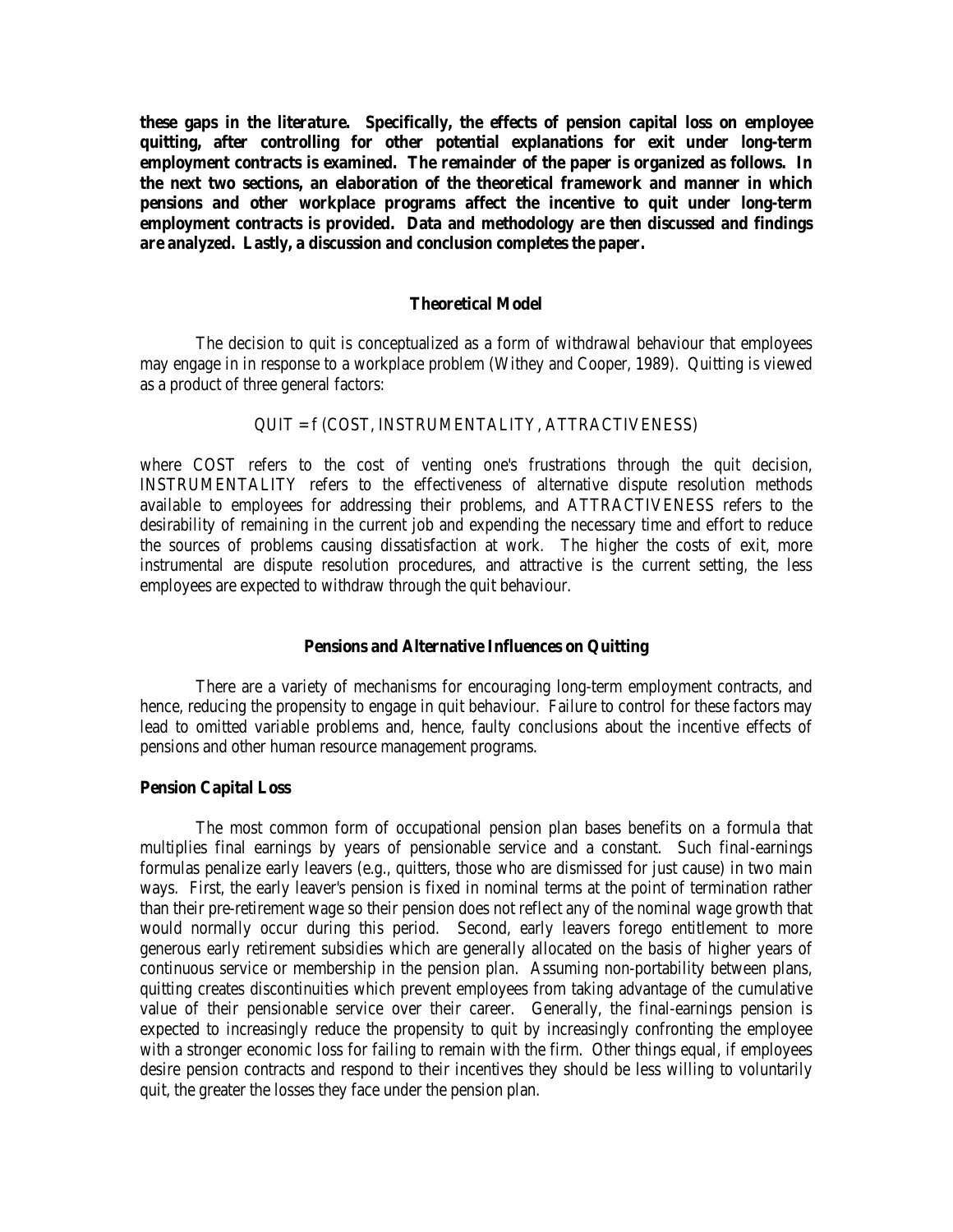# **Firm-Specific Training**

Investments in firm-specific training may discourage quitting because the returns to such training can only be realized through continued employment. Thus, if employees share in the costs and benefits of specific training they may be less willing to quit as this would prevent them from amortizing the full costs and realizing the full benefits of their training investment. Pension covered employees have been found more likely to receive training (Hutchens 1987) suggesting the importance of controlling for this and other human capital determining factors in estimating the pension-quit relationship.

### **Seniority**

Rewarding longer service with increasingly better job rights such as increased wages and benefits, and greater promotion opportunities and protection from arbitrary treatment can encourage long-term employment contracts, particularly in unionized environments where seniority is more heavily relied upon as a decision making criterion. The general non-portability of seniority based benefits between jobs raises the cost of quitting so that higher seniority may be associated with less willingness to engage in quit behaviour.

#### **Wage Tilt**

Tilted wage profiles that pay employees below-market wages early in their career and above-market wages later in their career can encourage long-term employment contracts, and hence, discourage quit behaviour. Employees will be less likely to quit early under these circumstances for fear of losing the higher wage later in their career. Empirical evidence showing a positive correlation between pension coverage and higher wages provides some support for this proposition (Lazear 1979). As a determinant of job changing, more recent evidence suggests that wage tilt may be relatively less important in comparison to pension capital losses (Ippolito 1991).

#### **Compensation Premia**

Compensation premia, or the payment of rents to employees, may encourage long-term contracts (Allen, Clark and McDermed 1993; Gustman and Steinmeier 1993). Compensation premia may be especially important during the early stages of a career when employees are generally more mobile and pension capital loss is small. Alternatively, it may be paid as a compensating wage for the risk of layoff, especially where reputation costs to the firm for reneging on pension commitments are low (Gustman, Mitchell and Steinmeier 1994). Evidence of pensioncovered employees receiving premia is contained in empirical research showing that there is not a dollar-for-dollar tradeoff between pensions and wages and that pension covered job changers receive low wages. There is disagreement in the literature as to whether pension capital losses (Allen, Clark and McDermed 1993) or compensation premia (Gustman and Steinmeier, 1993) are the primary determinants of the lower mobility observed among pension-covered workers.

#### **Labour Market Sorting**

Labour market sorting argues that employees with greater productive characteristics sort themselves into long-term employment contracts (Allen, Clark and McDermed, 1993). According to this view, pensions and other human resource management programs don't reduce quitting, but rather, attract workers with characteristics of value to the firm and discourage those with unwanted characteristics (Gustman, Mitchell and Steinmeier 1994). Thus, the pension or other human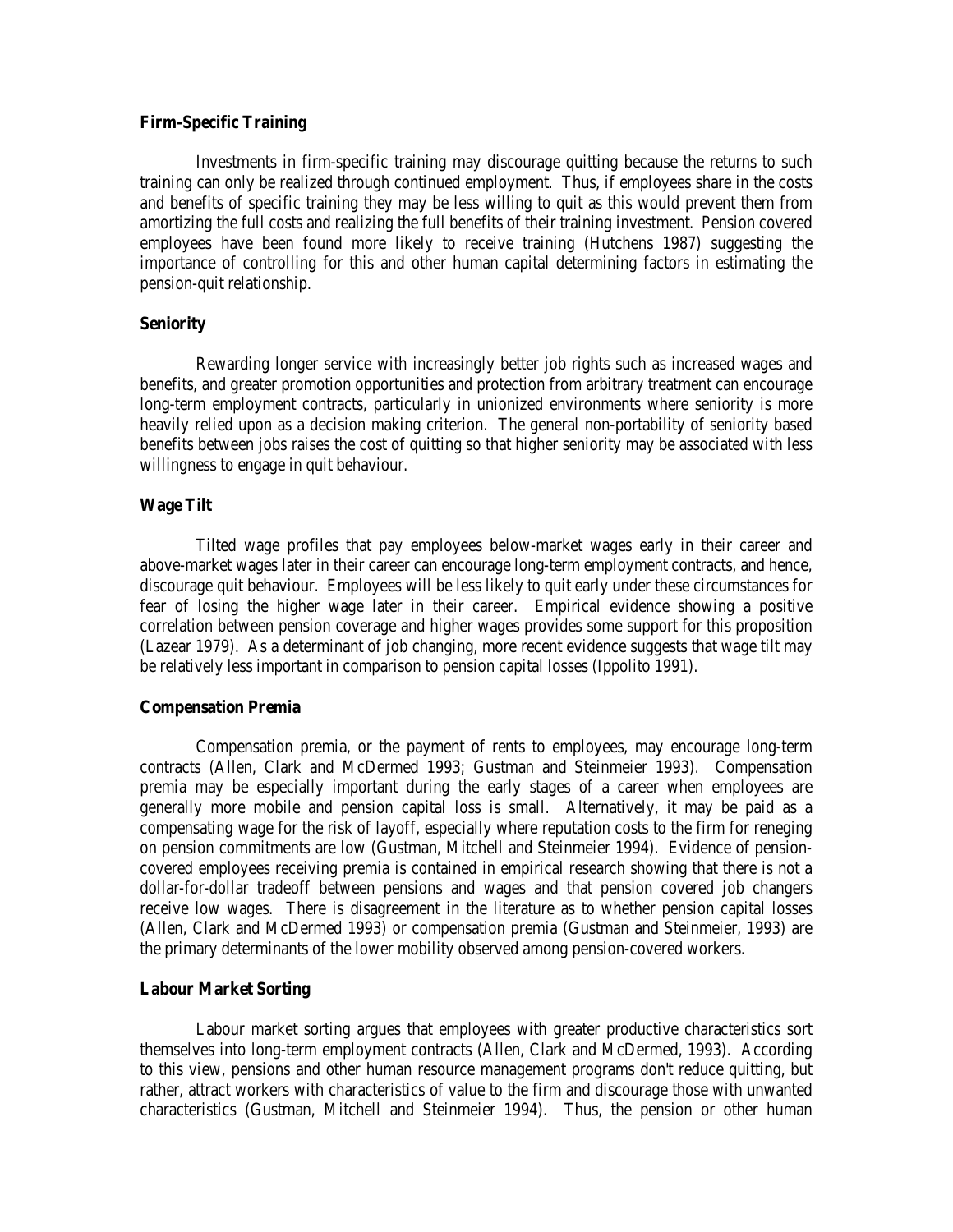resource management programs are an efficient means by which firms are able to deal with asymmetric information about unobservable worker characteristics. In pension research, the sorting hypothesis is typically tested by looking for a residual effect of pension coverage on employee behaviour, after controlling for pension capital loss. Pension research shows the sorting hypothesis to play an important, but secondary role to pension capital loss as a determinant of job changing (Allen, Clark and McDermed 1993).

#### **Instrumental Dispute Resolution**

Providing instrumental forms of dispute resolution can be expected to encourage long-term employment relations, particularly in the case of human resource management programs that require employees to relinquish the exit option as a dispute resolution tactic. Where "safety-valves" for the expression of conflict are provided (e.g., voice), employees should feel less compelled to rely on other responses such as quitting to settle their differences (Hebdon and Stern 1998). Alternatively, however, by making supervisors look bad, voicers may be more subject to retributive behaviours (Lewin 1987; Lewin and Peterson 1988; Klaas and De Nisi 1989) increasing the probability of responses other than voice as a dispute resolution tactic.

### **Attractiveness of the Work Setting**

Employees are more likely to agree to long-term employment relations and to expend the necessary time and effort to manage employment disputes in ways other than through quitting where they find the work setting to be more attractive (Withey and Cooper 1989). Not using the exit option in these cases is likely for various reasons. For example, employees attracted to the work setting likely view their interests as more closely aligned to those of the firm, and as a result, may be expected to stay, recognizing that this decision will not only benefit the organization but also themselves. Attraction to the work setting may also be a result of greater satisfaction with terms and conditions of employment which lowers any felt need to use exit as a response to workplace problems.

# **Research Methodology**

The data for this study was gathered through a survey administered in the late spring/early summer 1997 to a random sample of approximately 1250 regular full-time employees in a large, unionized, public utility company in the province of Ontario. Surveys were distributed through the company's inter-office mail system to union members at their places of work. Data collection continued throughout the summer with two follow-up letters reminding individuals to complete and return the survey. In the end, 429 surveys were returned for a response rate of approximately 35%. This response rate is somewhat low and is most likely due to the long length of the questionnaire (12 pages), sensitive nature of some of the questions, and its distribution during summer months. Notwithstanding these concerns, however, characteristics of the achieved sample compared very favourably with actual characteristics of the bargaining unit suggesting that the 429 responses were fairly reflective of the union's membership as of the summer 1997. For example, sample estimates showing approximately 18% of all employees to be female and, on average, to be 42 years of age with 15 years of service and earning \$53,000 annually, compare favourably with descriptive statistics provided by the union showing 19% of all members to be female and, on average, to be 41 years of age with 15 years of service and earning \$57,000 annually.

#### **Dependent Variable**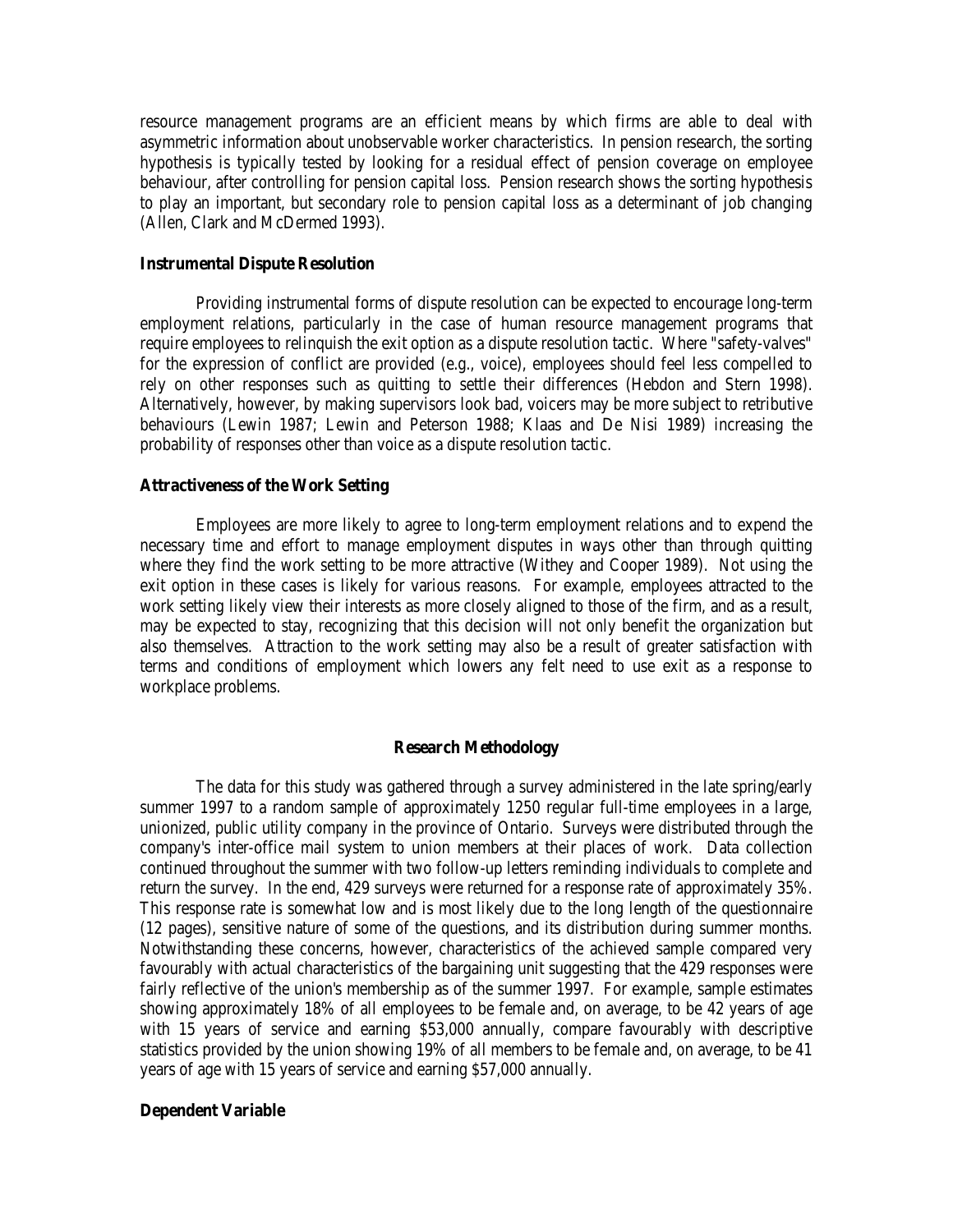The dependent variable (QUIT) was measured by 3-items based on a question asking respondents how often they engaged in the following behaviours over the past year. The items were "thought about quitting", "searched for another job" and "intended to quit the job." Responses were measured on a 7-point scale ranging from 1=almost never to 7=almost always, with the mid-point 4=sometimes. Coefficient alpha reliability for this scale was .73. The sum of the 3 response items was divided by 3 leading to an average QUIT score of 2.52 (S.D.=1.50). This dependent variable offers the advantage of measuring employee initiated quit attitudes and behaviours and so provides a stronger test of employee responsiveness to pension incentives.

#### **Pension Capital Loss**

Following the work of Lazear and Moore (1988) and Stock and Wise (1990), the reduced value of pension benefits from early departure is modelled as the loss of an option value (PENSION). A worker who quits or is discharged loses the option of working and accruing additional pension benefits. The option value in this study is defined as the present discounted value of the difference in maximum pension payments if one were to work until their pension wealth was maximized in the current job (the stay pension), and their wealth from two other jobs, identical in all respects to the present but for the fact that separation from the first job and the start of the second job occurs immediately (the quit pensions). The difference in pension wealth between the two scenarios is not due to different years of service as retirement in the quitter's second job is constrained to occur at the same age that pension wealth is maximized for the job stayer. Option values are expressed as a ratio of the employee's current annual salary and are calculated in the context of a plan that provides a lifetime pension payable as early as age 55 (for the vast majority of employees). The benefit received is based on a varying percentage of employees' highest three consecutive years of salary multiplied by their year's of continuous service under the plan. Annual benefits get a guaranteed annual increase equal to three-quarters of the previous year's increase in the consumer price index. In constructing the option value measure, certain assumptions were made: inflation and nominal interest rates were assumed to grow at annual rates of 3% and 8%, respectively, and date of death varied by current age. Higher option values to continued work are expected to reduce the propensity for quitting. On average, not remaining in the current job until pension wealth was maximized led to a loss of 118% of current annual salary  $(M=1.18, S.D.=.80).$ 

### **Other Variables**

As mentioned, other factors are expected to influence the quit decision and need to be controlled to provide stronger tests of employees' responsiveness to their pension contracts. In particular, controls are provided for firm-specific human capital, seniority, wage tilt, compensation premia, labour market sorting, instrumentality of dispute resolution mechanisms and the attractiveness of the work setting.

The extent of firm specific training (TRGSPEC) received by respondents is measured by a question asking them to indicate how much they agreed with the statement that the employersponsored education, training and development they received over the past 3 years would not be very useful outside the organization. Responses were measured on a 7-point scale ranging from 1=strongly disagree to 7=strongly agree. Because the returns to specific training can only be captured through continued employment, it should reduce the willingness to engage in quit behaviour (M=3.72, S.D.=1.93).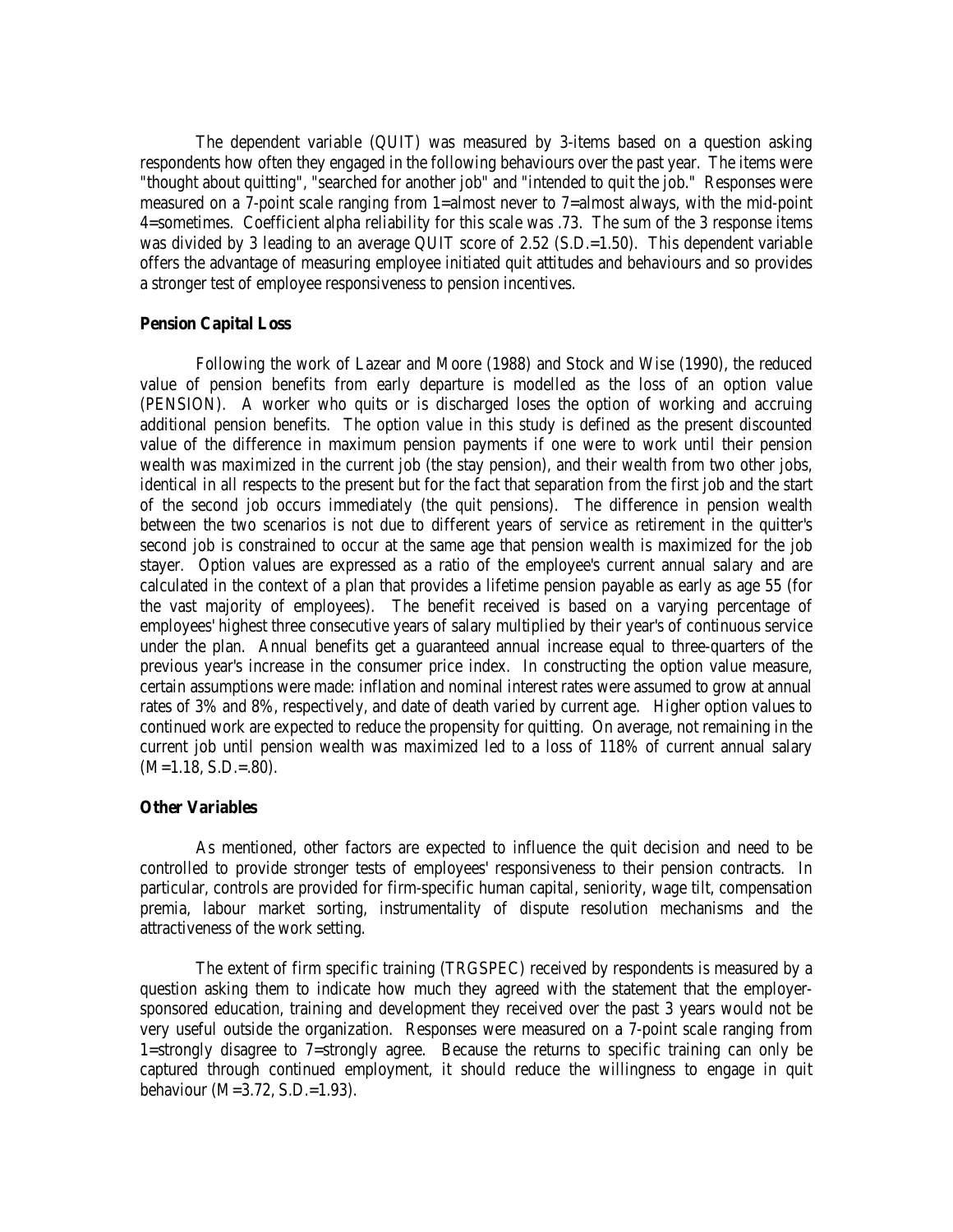By rewarding longer-term employees with increased wages and greater promotion opportunities, and protection from arbitrary treatment, seniority is expected to be associated with lower quit behaviour. Seniority is measured by years of credited service under the pension plan (SENIORITY). On average, respondents had 14.5 years of service (M=14.49, S.D.=6.82). Seniority, as well as a measure of earnings (SALARY) may also provide a rough proxy for wage-tilt in that low levels of seniority or salary will likely reflect below-average wages early in one's career and higher levels of seniority or salary will likely reflect above-average wages later in one's career. On average, respondents earned \$53,400 annually (M=53.43, S.D.=7.92).

Compensation premia (PREMIA) was measured by a question asking respondents to indicate how much better they believed comparable other employee's terms and conditions of employment were relative to their own (the 7-items measured were: wages; pension benefits; other benefits; employment security; opportunities for advancement; rights to due process; and working conditions). Measurement was on a 7-point scale ranging from 1=much worse to 7=much better. Scores were reverse coded so that higher PREMIA values represent the extent that employees believe their own terms and conditions of employment are better than those received by comparable other employees working in different organizations (alpha=.84, M=4.33, S.D.=.96). The higher the compensation premia employees risk forfeiting, the lower the likelihood they will engage in quit.

Labour market sorting (SORT) is measured directly by a 3-item scale that asked respondent to think back when they were first hired and indicate the extent that they "were attracted to the organization in hopes of a stable, long-term job", "accepted the job knowing that a long-term relationship was expected and would be rewarded" and "had a good understanding of terms and conditions of employment, including the pension plan." Measurement was on a 7-point scale ranging from 1=strongly disagree to 7=strongly agree (alpha=.72,  $M=5.90$ , S.D.=1.15). If human resource management program impacts operate through labour market sorting then this variable should be negatively associated with quit behaviour.

Instrumentality perceptions of two voice mechanisms are measured by two questions asking respondents to indicate how effective a means directly voicing your concerns "to a person in authority" (INDVOICE) and "through the union" (UNIVOICE) were in responding to an important problem in their workplace. Both items were measured on a 7-point scale ranging from 1=highly ineffective to 7=highly effective. Means and standard deviations for the instrumentality of individual and union voice items were: INDVOICE (M=5.04, S.D.=1.88) and UNIVOICE (M=4.52, S.D.=1.86). Employees using voice may be more (the "supervisor retribution" effect) or less (the "safety valve" effect) likely to quit.

Feelings of belonging, identification and involvement with the organization (ACS) and higher levels of general job satisfaction (SATIS) likely reduce the tendency to engage in quit behaviour as such employees view the organization as a more attractive place to work. More satisfied employees may also have less sense of grievance because existing dispute resolution mechanisms in the organization are considered sufficiently effective. ACS is measured by an 8 item affective commitment scale (see Allen and Meyer, 1990; Meyer and Allen, 1984; 1991). A 7 point scale was used with higher scores reflecting higher levels of affective commitment to the organization (M=3.84, S.D.=1.24). Coefficient alpha reliability for this scale was .82. General job satisfaction (SATIS) is measured by a 5-item scale of its major facets: pay, promotions, co-workers, supervision and the work itself. Items were measured on a 7-point scale ranging from  $1$ =very dissatisfied to 7=very satisfied (M=4.58, S.D.=1.10). Coefficient alpha reliability for this scale was .64.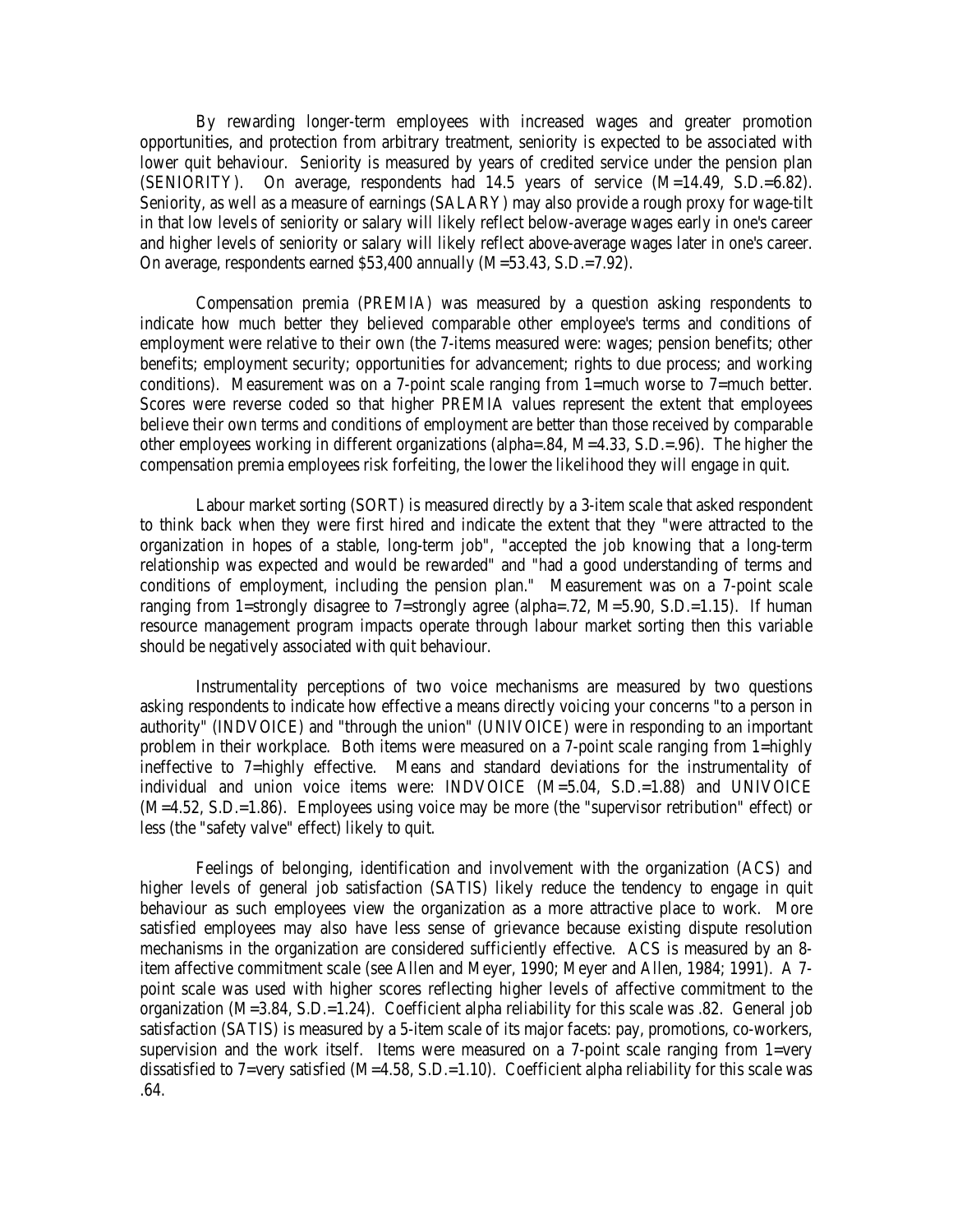Other control variables included in the model are age (AGE) gender (FEMALE), marital status (MARRIED) and five occupational (OTHTRADE, CIVTRADE, OPERATOR, CLERICAL, TECHNICA) and two geographic work location (REGION, NUCLEAR) dummy variables. Older workers (AGE) are generally less mobile which both raises the cost of quitting and increases the attractiveness of working for change within the current organization. Age was measured through a question asking respondents to indicate their year of birth. The average respondent was 41.58 years of age (S.D.=7.21). All things being equal, it is not clear whether males and females (FEMALE) should differ in their willingness to engage in quit behaviour. Fewer job opportunities due to systemic labour market discrimination, delayed career entry due to child rearing and family responsibilities, and/or longer life expectancies may all combine to raise the costs of quitting from good paying, long-term jobs for females. Gender is measured dichotomously (1=female; 0=male). Approximately 18% of the sample was female (M=.18, S.D.=.38). Employees who are married (MARRIED) may be less likely to quit because it is costly to the effective functioning of the household. Marital status is measured dichotomously (1=married; 0=otherwise). Approximately 85% of the sample was married (M=.85, S.D.=.35).

#### **Findings**

The final specification of a reduced form OLS equation in which QUIT is regressed on the various independent variables is found in Table 1. Beta weights, which are the coefficients of the independent variables when all variables are expressed in standardized (z-score) form, are included in the table to make comparisons between independent variables somewhat more comparable (Norusis 1988). Sample size dropped slightly to N=402 due to a small number of missing values spread across the variables under consideration.

The regression results are generally consistent with expectations. In particular, the coefficient on PENSION is consistent with expectations that as the option value of continued work increases, employees are less likely to engage in quit related behaviours. Moreover, this finding occurs after controlling for other important determinants of quitting.

Among variables reflecting plausible alternative mechanisms for encouraging long-term contracts, identification and satisfaction with the organization, voice mechanisms and compensation premia all played a role in influencing quit propensities. The PREMIA effect is consistent with the work of Gustman and Steinmeier, 1993 however, how much of this effect represents an efficiency wage is not immediately obvious. While the instrumentality of dispute resolution mechanisms available to respond to problems were found to be important, they worked in opposite directions. The negative coefficient on INDVOICE supports the safety valve hypothesis whereas the positive coefficient on UNIVOICE supports the supervisor retribution hypothesis. Both ACS and SATIS results were very robust and quantitatively significant highlighting the importance of an attractive work setting in which to incur, among other things, the risk of pension loss.

Specific training (TRGSPEC), labour market sorting (SORT) and seniority (SENIORITY) effects were not significant for the population but the coefficients for these variables were in the anticipated direction. Conversely, the salary (SALARY) coefficient was significant but in the wrong direction. The first three effects may operate through other variables such as ACS or SATIS. The poor showing of SENIORITY may also reflect countervailing influences in its impact on quitting. For example, certain seniority benefits available to the employees in this sample are portable (e.g., health and dental coverage is provided after termination where employees have 25 or more years of service) so that once this seniority threshold has been met, the costs of quitting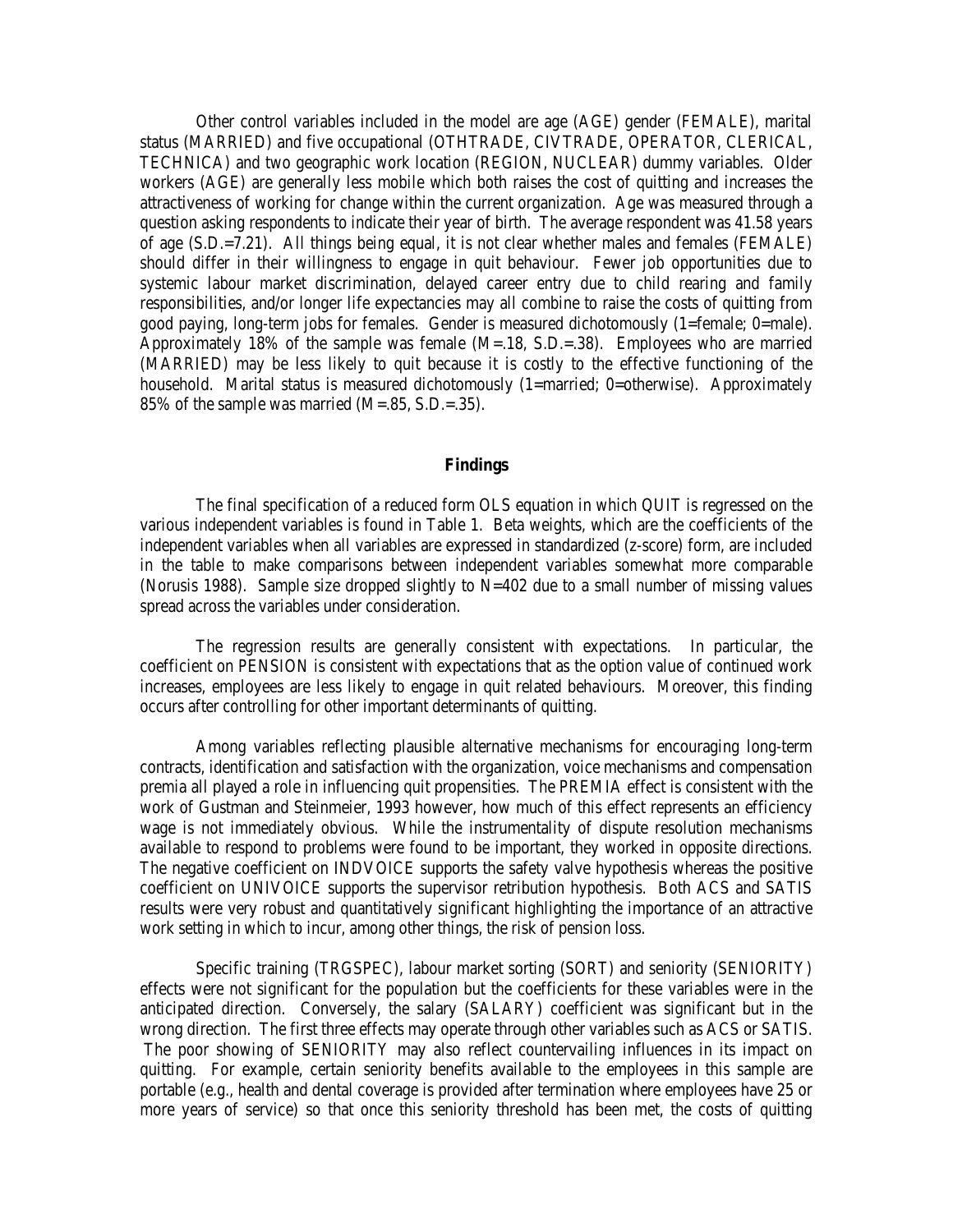becomes lower. The absence of a negative earnings effect may be due to the fact that higher earners have more marketable skills that reduce the costs of quitting. It may also reflect the frustrations of higher income earners stuck at the tops of their salary scales. The insignificance of the SENIORITY and SALARY variables may also reflect the limitations inherent in wage tilt programs for encouraging long-term employment relations. For example, by redistributing income and tax liability to the later stages of employees' careers such programs may run contrary to their life cycle needs for disposable income and increase their overall exposure to tax liability. Also, such programs would appear difficult to implement given the need to alter wage levels depending on age of entry into the job, a practice that would appear inconsistent with age discrimination laws (Gustman, Mitchell and Steinmeier 1994).

| Variable                                                                                                                                                                                                                                                                                            | B                                                                                                                                                                                                                                                                                          | SE B                                                                                                                                                                 | Beta                                                                                                                                                                                                          | Т                                                                                                                                                                                                                                   | Sig T                                                                                                                                                                |
|-----------------------------------------------------------------------------------------------------------------------------------------------------------------------------------------------------------------------------------------------------------------------------------------------------|--------------------------------------------------------------------------------------------------------------------------------------------------------------------------------------------------------------------------------------------------------------------------------------------|----------------------------------------------------------------------------------------------------------------------------------------------------------------------|---------------------------------------------------------------------------------------------------------------------------------------------------------------------------------------------------------------|-------------------------------------------------------------------------------------------------------------------------------------------------------------------------------------------------------------------------------------|----------------------------------------------------------------------------------------------------------------------------------------------------------------------|
| AGE<br>FEMALE<br>MARRIED<br>ACS<br>SATIS<br>PREMIA<br>INDVOICE<br>UNIVOICE<br>TRGSPEC<br>SORT<br>SENIORITY<br>SALARY<br><b>OTHTRADE</b><br><b>CIVTRADE</b><br><b>OPERATOR</b><br>CLERICAL<br>TECHNICAL<br><b>REGION</b><br><b>NUCLEAR</b><br>PENSION<br>CONSTANT<br>R <sup>2</sup><br>$Adj-R2$<br>F | $-.003$<br>$.594**$<br>.096<br>$-.375***$<br>$-.353***$<br>$-.131*$<br>$-.082**$<br>$.076**$<br>$-.021$<br>$-.029$<br>$-.019$<br>$.027**$<br>$-.029$<br>$-.141$<br>$-.716***$<br>$-.376$<br>$-.444**$<br>$-.464**$<br>$-.559***$<br>$-.216**$<br>$6.248***$<br>.358<br>.325<br>$10.633***$ | .011<br>.249<br>.183<br>.060<br>.066<br>.072<br>.038<br>.036<br>.032<br>.056<br>.014<br>.013<br>.269<br>.254<br>.209<br>.328<br>.187<br>.216<br>.210<br>.101<br>.979 | $-.018$<br>.150<br>.022<br>$-.311$<br>$-0.257$<br>$-.084$<br>$-.103$<br>.094<br>$-.027$<br>$-.022$<br>$-.087$<br>.145<br>$-.005$<br>$-.026$<br>$-.174$<br>$-.088$<br>$-.129$<br>$-.150$<br>$-.186$<br>$-.114$ | $-.342$<br>2.383<br>.527<br>$-6.256$<br>$-5.346$<br>$-1.824$<br>$-2.161$<br>2.092<br>$-.638$<br>$-.524$<br>$-1.329$<br>2.064<br>$-.109$<br>$-.556$<br>$-3.425$<br>$-1.147$<br>$-2.365$<br>$-2.144$<br>$-2.656$<br>$-2.135$<br>6.379 | .732<br>.017<br>.598<br>.000<br>.000<br>.069<br>.031<br>.037<br>.523<br>.600<br>.184<br>.039<br>.913<br>.578<br>.000<br>.252<br>.018<br>.032<br>.008<br>.033<br>.000 |
|                                                                                                                                                                                                                                                                                                     | * p <. 10, ** p <. 05, *** p <. 01                                                                                                                                                                                                                                                         |                                                                                                                                                                      |                                                                                                                                                                                                               |                                                                                                                                                                                                                                     |                                                                                                                                                                      |

#### **Table 1. OLS Regression Analysis of QUIT (N=402)**

Finally, among control variables, females (FEMALE) were significantly more likely to want to quit, as well as employees in certain occupations and work locations. The FEMALE effect may reflect their somewhat better retirement options under this particular plan (some female employees can retire as early as age 50) which raises the relative costs of responding to workplace problems through the quit option.

# **Discussion and Conclusions**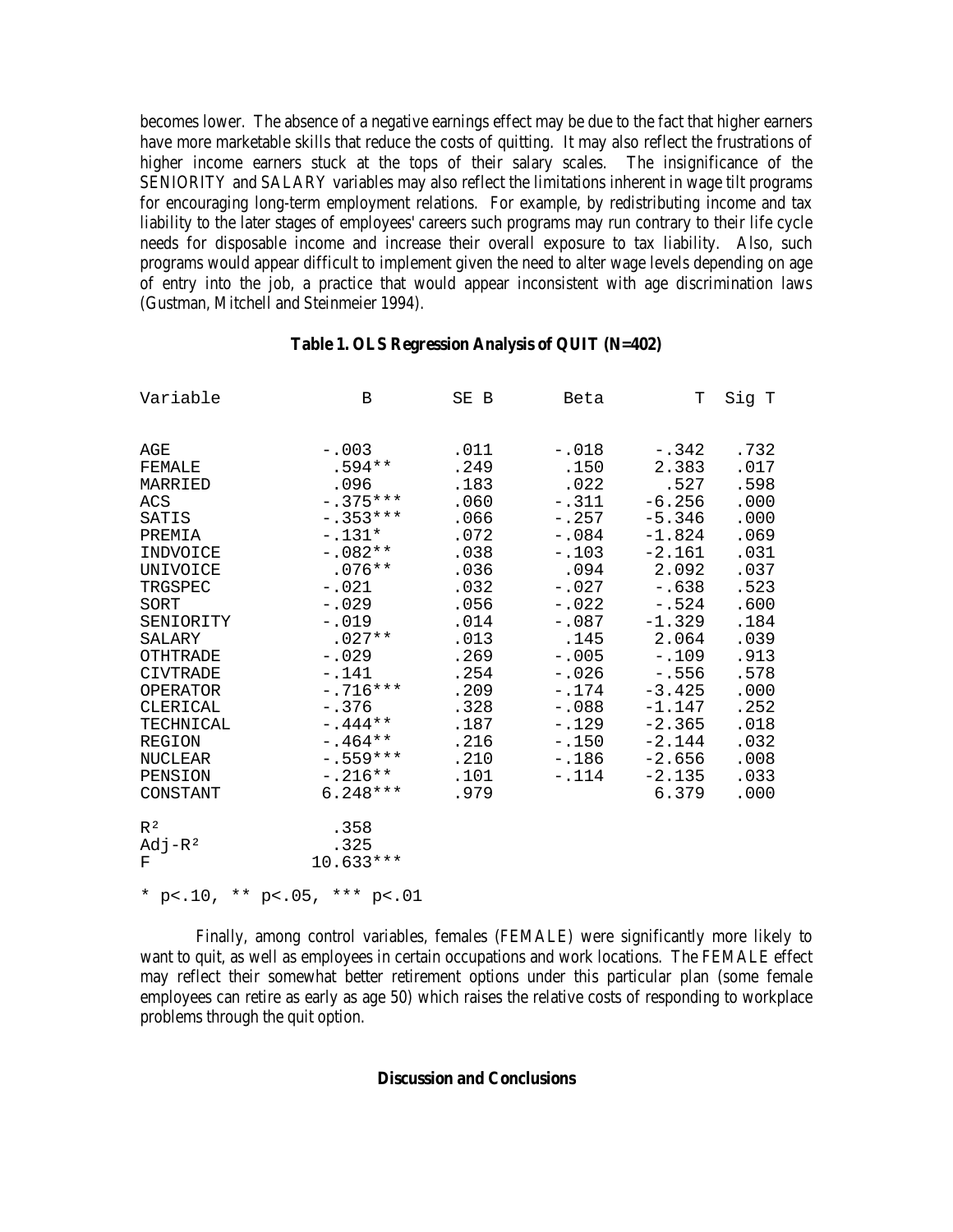Using data from a 1997 survey of unionized, public utility employees, this study finds that expected pension capital losses reduce the willingness of employees to utilize the quit option as a way to respond to workplace problems. This willingness is also found to be reduced by other factors that raise the cost of this action to the individual (e.g., compensation premia, gender), where dispute resolution options are perceived to be more effective (e.g., voice) and where the current setting is viewed more favourably (e.g., under conditions of higher affective commitment and job satisfaction).

The finding that expected pension losses reduce the use or perceived need for quitting is consistent with implicit contracting arguments that pensions help maintain long-term employment contracts. The results of this study also suggest the importance of other human resource management practices working in complement with pensions in promoting long-term employment contracts. For example, efficiency wages and pension capital losses may work in concert, with the former creating an incentive for younger workers to stay at a time when pension capital loss is low, and the latter playing more of a role in penalizing quit behaviour among middle aged workers. Also of importance will be human resource management programs that provide some sense of identification with and reason to want to belong to the organization, as well as for fair and effective procedures for the resolution of interest and other disputes at work. Absent these conditions, employees may not be willing to accept the risk of capital losses under a final-average-earnings pension plan. Pension research needs to more fully account for these factors when examining the influence of pension incentives on employee behaviour.

#### **References**

Allen, N.J., & Meyer, J.P. (1990). The measurement and antecedents of affective, continuance, and normative commitment to the organization. Journal of Occupational Psychology, 63, 1-18.

Allen, S.G., R.L. Clark and A.A. McDermed. (1993). Pensions, bonding and lifetime jobs. Journal of Human Resources, 28, 463-481.

Dorsey, S. (1995). Pension portability and labor market efficiency: A survey of the literature. Industrial and Labor Relations Review, 48, 276-292.

Gustman, A.L., Mitchell, O.S., & Steinmeier, T.L. (1994). The role of pensions in the labor market: A survey of the literature. Industrial and Labor Relations Review, 47, 417-438.

Gustman, A.L., and T.L. Steinmeier. (1993). Pension portability and labor mobility: Evidence from the survey of income and program participation. Journal of Public Economics, 50, 299-323.

Hebdon, R.P., and Stern, R.N. (1998). Tradeoffs among expressions of industrial conflict: Public sector strike bans and grievance arbitration. Industrial and Labor Relations Review, 51, 204-221.

Hutchens, R.M. (1987). A test of Lazear's theory of delayed payment contracts. Journal of Labor Economics, 5, S153-S170.

Ippolito, R. (1991). Encouraging long-term tenure: Wage tilt or pensions? Industrial and Labor Relations Review, 44, 520-535.

Ippolito, R. (1994). Pensions, sorting, and indenture premia. Journal of Human Resources, 29,